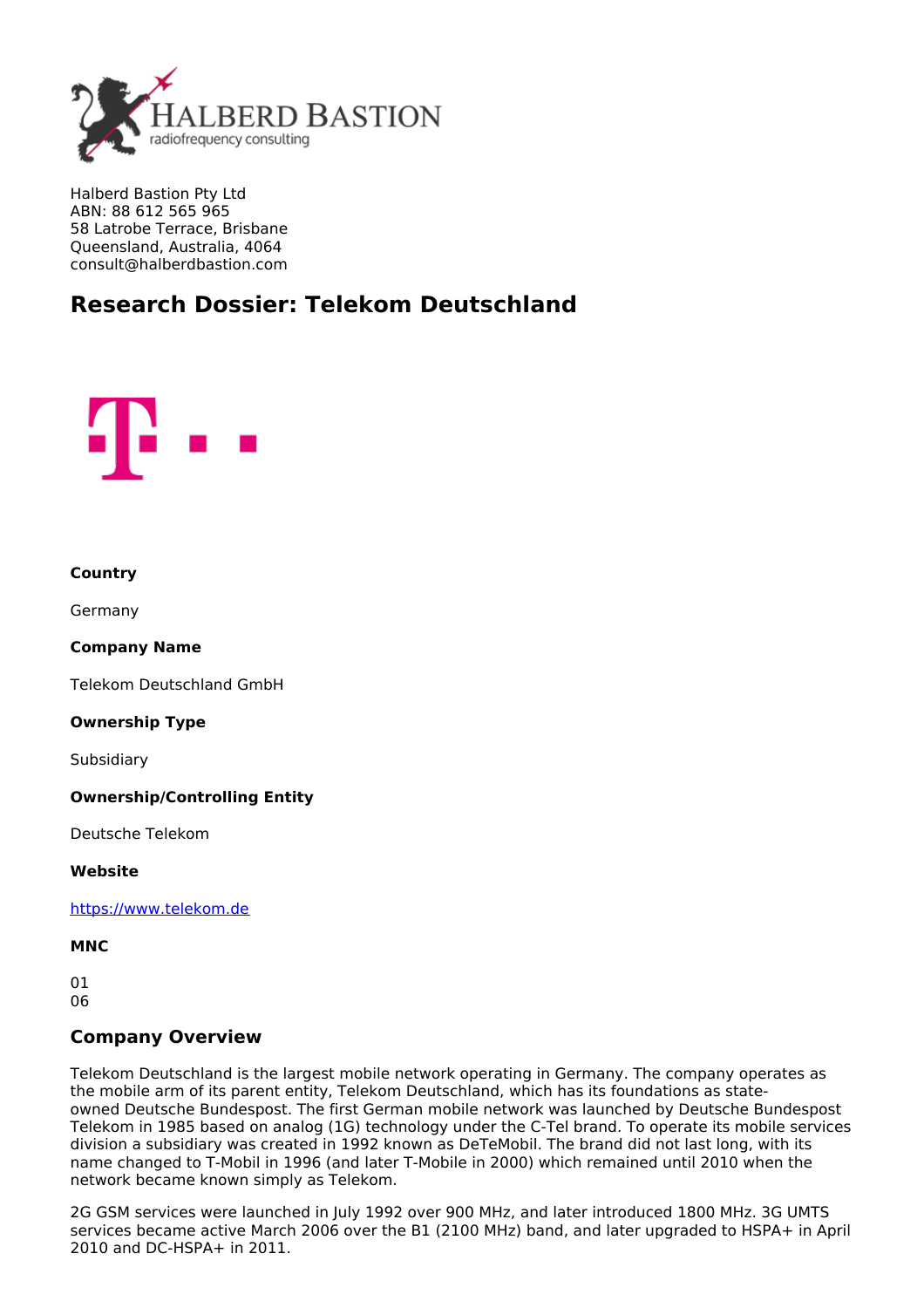Telekom's 4G LTE service began in April 2011 with a B20 (800 MHz) network, and very shortly after also on the B3 (1800 MHz) and B7 (2600 MHz) bands. A 300 Mbps LTE-Advanced network was implemented November 2014 using 2C CA\_3A-7A. 3C aggregation was trialled and achieved 375 Mbps by combining its 10 MHz B20 carrier (CA\_3A-7A-20A). LTE-A Pro was demonstrated in September 2016, achieving 1.2 Gbps using 5C aggregation and 4X4 MIMO. Further LTE carriers were rolled out during 2017 to improve capacity.

# **Telekom IoT**

NB-IoT was first launched NB-IoT on its Berlin network in October 2016 initially as a demonstration network, later expanded in March 2017 following the company's B8 (900 MHz) rollout. In November 2018 Deutsch Telekom announced its intention to deploy an eMTC LTE-M network in mid 2019 to support higher data rate IoT applications up to 1 Mbps. LTE-M testing has been conducted at labs in Berlin and Reutlingen throughout 2018.

# **Telekom 5G**

Achieving a European and arguably world first, in May 2018 Deutsche Telekom announced the rollout of 5G base station antennas on its live network. The network operates over the n77 (3700 MHz) band, using spectrum granted by the Bundesnetzagentur under a testing licence. Telekom Deutschland secured 90 MHz of 3.5 GHz spectrum during the national spectrum auction conducted in June 2019. The network officially transitioned to a full commercial spectrum licence in September 2019, with 5G data rates up to 1 Gbps available in Berlin, Bonn, Darmstadt, Cologne and Munich, where 129 5G antennas are transmitting.

▼ 3G UMTS Network Information

Details on UMTS network deployments are shown below. Data are often incomplete due to commercial nature. Consult dossier text for further details.

Launch Date 2006-03 Status Active **UMTS Band Packet Data Status** B1 [\(2100](https://halberdbastion.com/technology/cellular/3g-umts/umts-frequency-bands/b1-2100-mhz) <u>BI (2100</u> [DC-HSPA+](https://halberdbastion.com/technology/cellular/3g-umts/umts-packet-data/dc-hspa) Active ▼ 4G LTE Network Information

Details on LTE network deployments are shown below. Data are often incomplete due to commercial nature. Consult dossier text for further details.

| Evolution                                 | <b>LTE Advanced Pro (LTE-A</b><br><u>Pro)</u>                                                                                                  | <b>Status</b>   | Active [Launched 2010-<br>12] |  |  |  |
|-------------------------------------------|------------------------------------------------------------------------------------------------------------------------------------------------|-----------------|-------------------------------|--|--|--|
| Max. MIMO                                 | <b>4x4 MIMO</b>                                                                                                                                | Max. Modulation | <b>256QAM</b>                 |  |  |  |
| <b>Carrier Aggregation</b>                | CA 3A-7A (B3+B7)<br>CA 3A-20A (B3+B20)<br><u>CA 3A-3A-20A</u><br>(B3+B3+B20)<br>CA 3C-7C<br>(B3+B3+B7+B7)<br>CA 3A-7A-20A<br>$(B3 + B7 + B20)$ | <b>Features</b> | <b>VoLTE</b>                  |  |  |  |
| <b>LTE Band</b>                           | <b>Channel Width</b>                                                                                                                           | <b>Status</b>   |                               |  |  |  |
| <b>B3 (1800 MHz)</b>                      | 20 MHz                                                                                                                                         | Active          |                               |  |  |  |
| <b>B7 (2600 MHz)</b>                      | 20 MHz                                                                                                                                         | Active          |                               |  |  |  |
| <b>B8 (900 MHz)</b>                       | 5 MHz                                                                                                                                          | Active          |                               |  |  |  |
| <b>B20 (800 MHz)</b>                      | 10 MHz                                                                                                                                         | Active          |                               |  |  |  |
| <b>B28 (700 MHz)</b>                      | 10 MHz                                                                                                                                         | Active          |                               |  |  |  |
| <b>B32 (1500 MHz Suppl.</b><br><u>DL)</u> | 20 MHz                                                                                                                                         | Active          |                               |  |  |  |
| B38 (2600 MHz)                            | 5 MHz                                                                                                                                          | Active          |                               |  |  |  |
| <b>• 5C ND Notwork Information</b>        |                                                                                                                                                |                 |                               |  |  |  |

 $\blacktriangledown$  5G NR Network Information

Details on 5G NR network deployments are shown below. Data are often incomplete due to commercial nature. Consult dossier text for further details.